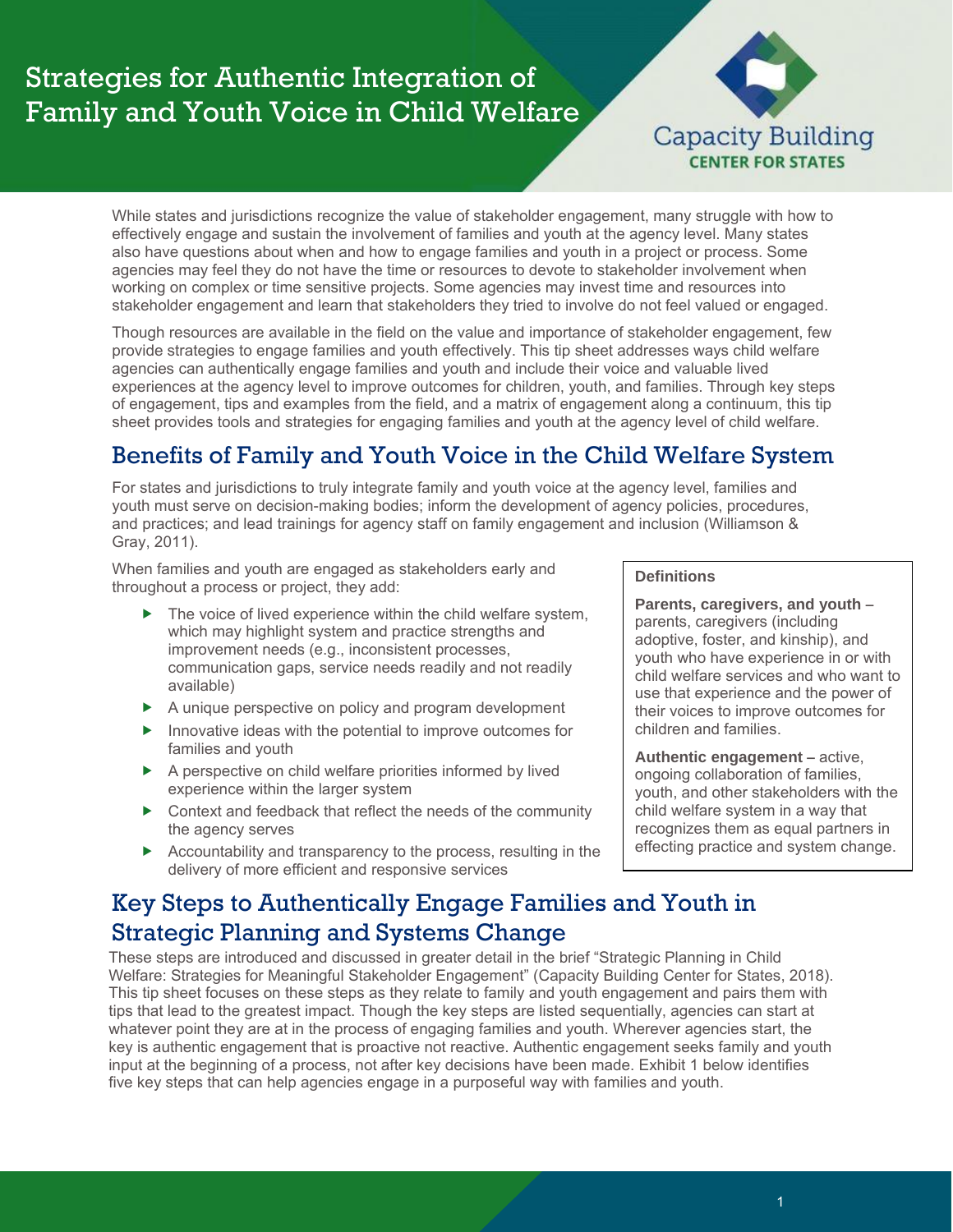

## 1. Identify and Reach Out to Families and youth

Engaging families and youth is essential to all aspects of integrated planning and systems improvement processes (Children's Bureau, 2014b). For child welfare agencies, an initial challenge can be knowing where to find families and youth to participate as stakeholders and how and when to engage them. Cultivating family and youth engagement is an ongoing process that begins when a family first connects with the child welfare agency. Youth, birth families, and foster families who feel their voices are valued in their own cases are more likely to believe their voices will be heard at the agency level as well.

#### **Tips for Identifying and Reaching Out to Families and Youth**

- Seek out recommendations from caseworkers, foster care and foster parent licensing staff, independent living staff, peer mentors, foster parent associations, youth advisory boards, and community partners. Other associations and boards formed to focus on the child welfare system could serve as an avenue for authentic engagement. Consider also reaching out to kinship providers and adoptive parents.
- $\blacktriangleright$ Be clear about "the ask" when seeking recommendations for family and youth members to participate in systems-level work. Consider, among other things:
	- ۰ Time of day – Can the agency accommodate meeting times for family and youth members or compensate them if they miss work?
	- ۹ Transportation – Do the youth or family members have transportation and, if not, can the agency provide it?
- $\blacktriangleright$ Provide information, such as time commitment, purpose of project, and any skills needed, up front. Will family and youth work be considered voluntary, with no reimbursement for expenses? Some states consider such a group as consultants and might provide a small stipend. This, in some way, seems to demonstrate agency value of what is being done, i.e., "putting our money where are values are."
- $\blacktriangleright$ Match family and youth members to projects in their areas of interest and expertise.

(See "Authentic Engagement" in areas of initial ask and identification of skills required in matrix below.)

### 2. Level the Playing Field

To effectively involve diverse families and youth in planning and change efforts, agencies need to "level the playing field." That is, they should develop partnerships based on equal participation and shared responsibilities. To level the playing field, agencies first must understand and acknowledge the unique power differential for many families and youth served by the system. Most youth and birth families did not seek out contact or services from a child welfare agency, and many do not view their experience as positive. Authentic engagement gives families and youth the opportunity to use these experiences to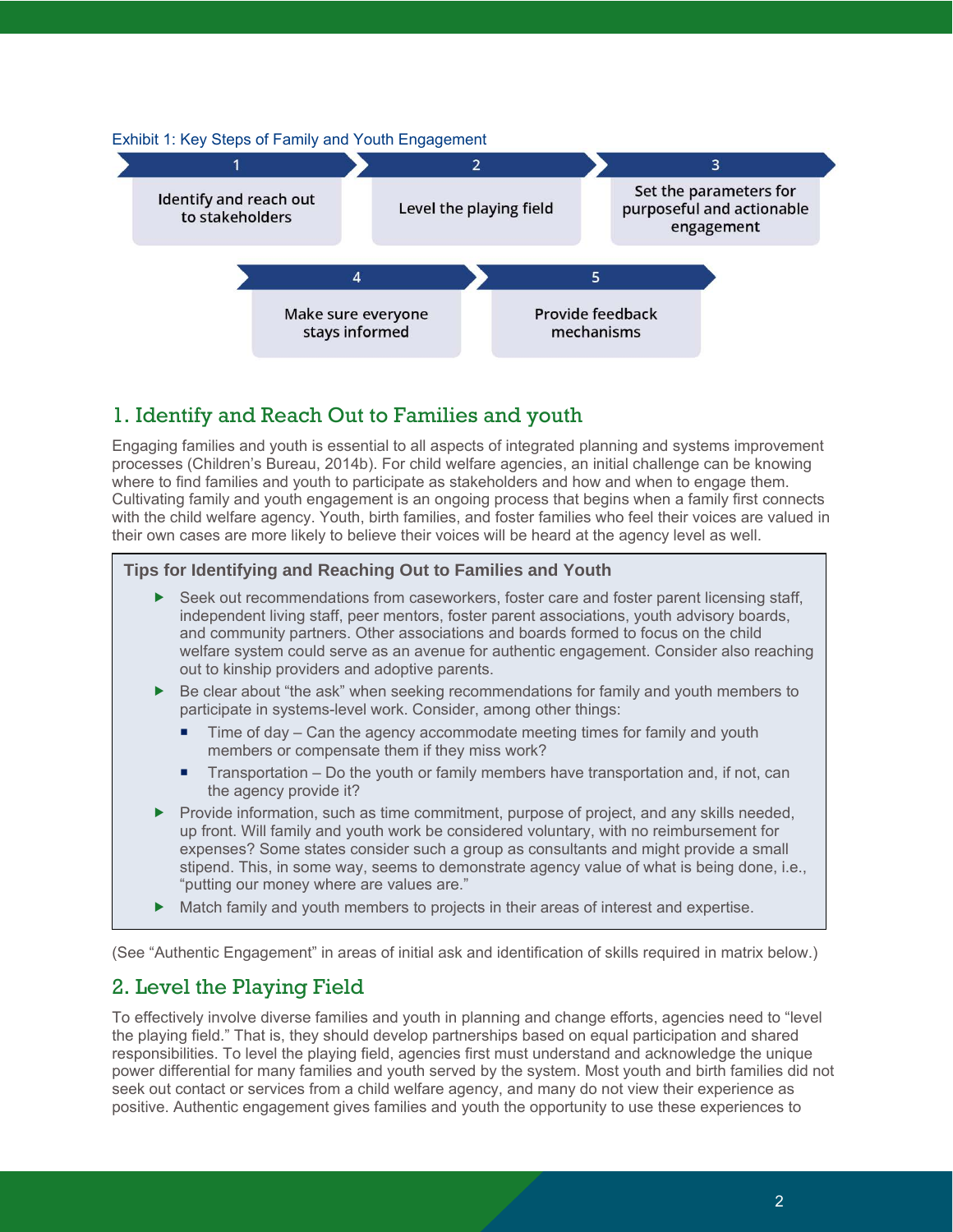improve child welfare services and outcomes. It is important that agencies seek out these voices and learn from families' and youths' lived experiences.

Authentic engagement of families and youth in child welfare begins with recognizing them as team members with equal standing. Organizations show a willingness to level the playing field by:

- Respecting and relating well to people from varied backgrounds
- Being open to diverse views presented in unique ways
- **Providing support and opportunities to learn and grow**
- Seeing diversity as an opportunity to see situations from different perspectives
- Challenging assumptions
- Seeking ongoing education on social and cultural issues
- Including more than one representative from a given group (parent, caregiver, youth)
- Extening and responding

#### **Tips for Leveling the Playing Field**

Since this might be a new and different role, actions can be taken to lessen the power differential and help make participants feel included and empowered from the start:

- $\blacktriangleright$  Provide families and youth with information about the agency, its structure, and work up front so they can participate more fully and confidently.
- Orient participants on how their role as "consultants" will interface with and/or affect the agency and its functioning.
- Encourage agency staff (caseworkers, supervisors, or management) to personally welcome participants and their inclusion in this new role.
- Involve families and youth early in preplanning activities and goal setting.
- **Ensure that communication is open, frequent, clear, and transparent.**
- $\blacktriangleright$  Provide opportunities for the whole team to debrief.
- **Encourage and seek input and feedback using a variety of methods.**
- Use clear and inclusive language free of acronyms and professional jargon.
- Answer any questions or concerns about confidentiality as it would apply to their participation.

As shown in the example below, a state seeking to improve its work with families engaged families and youth in a thoughtful and intentional way from the early stages of a project through the implementation stage.

#### **Example From the Field**

A state wanting to improve its performance around family engagement decided to incorporate a new family engagement training into its core training for new staff. A committee was formed to develop a curriculum. Committee members included an agency staff member, a birth parent, a foster parent, and a youth who aged out of care. The team wrote, reviewed, and edited the curriculum together, taking time to incorporate the perspectives of all members. When it was time for implementation, a staff trainer and parent cofacilitated the training.

(See "Authentic Engagement" in the areas of initial ask, timing of request, role, preparations and planning, debriefing, and addressing challenges in the matrix below.)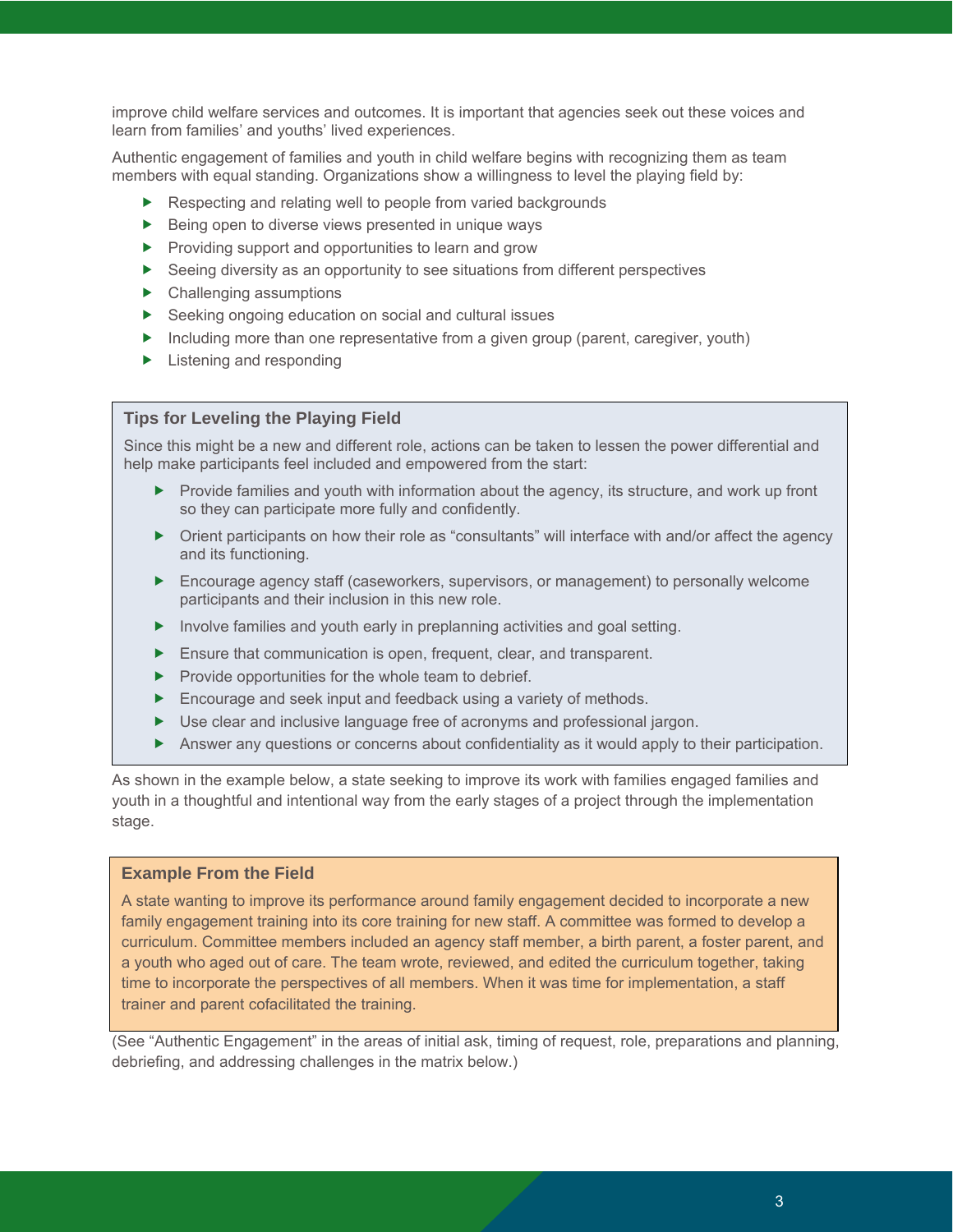## 3. Set the Parameters for Purposeful and Actionable Engagement

Meaningful family and youth engagement works best when families and youth are clear about the team's goals, scope, timeframe, roles, and deliverables. Understanding these foundational aspects of a project can help stakeholders better understand how they can contribute to its success (Capacity Building Center for States, 2016). Family and youth members need to understand the role they are being asked to fill. Whether their role is to serve as a bridge between the agency and youth or family advisory groups, consult on a project, or partner with the agency on policy and program development, agencies must provide clear roles and expectations at the outset.

#### **Tips for Setting Parameters for Purposeful and Actionable Engagement**

- Create foundational documents to guide the work of an initiative, such as:
	- ۳ Team mission statement
	- ۰. Team charter
	- **Communication plan**
- Clarify roles and expectations with families, youth, and other team members early in the process.
- $\blacktriangleright$  Provide families and youth with information on the culture of professional meetings.
- ▶ Provide families and youth with regular opportunities to share their ideas, thoughts, and opinions and to weigh in on vital decisions.
- Elicit and prioritize family and youth feedback.
- Acknowledge the courage demonstrated by families and youth to partner with the agency. Again, do any confidentiality issues need to be identified?
- Offer coaching and support before and after meetings and throughout the process or project.

(See "Authentic Engagement" in the areas of skills required, goals and objectives, and preparation and planning in the matrix below.)

### 4. Make Sure Everyone Stays Informed

To participate in agency processes effectively, families and youth need to have regular access to information about the processes as well as information and data to help inform their conclusions, suggestions, and team decision-making. Agencies should keep families and youth informed with concrete and digestible information. Provide information ahead of time for items to be discussed at the next

#### **Tips for Keeping Everyone Informed**

- Develop a plan for communicating with project team members, share it, and stick to it.
- Ask team members how to best communicate, understanding that using email or accessing a shared drive may not be an option for some families and youth.
- $\blacktriangleright$  Provide family and youth team members with a team contact who can provide information, clarification, and context as needed.
- **Provide agendas and prereading materials well in advance of meetings.**
- **Provide minutes soon after meetings, with actions items and next steps.**
- Provide a central location for project-related information, and ensure all members of the team have access to it.
- Family and youth members on the project team may not be privy to informal conversations held between meetings within the child welfare agency. Make sure to share this information with the larger team, such as by setting aside time to provide updates and answer questions for a short portion of some meetings.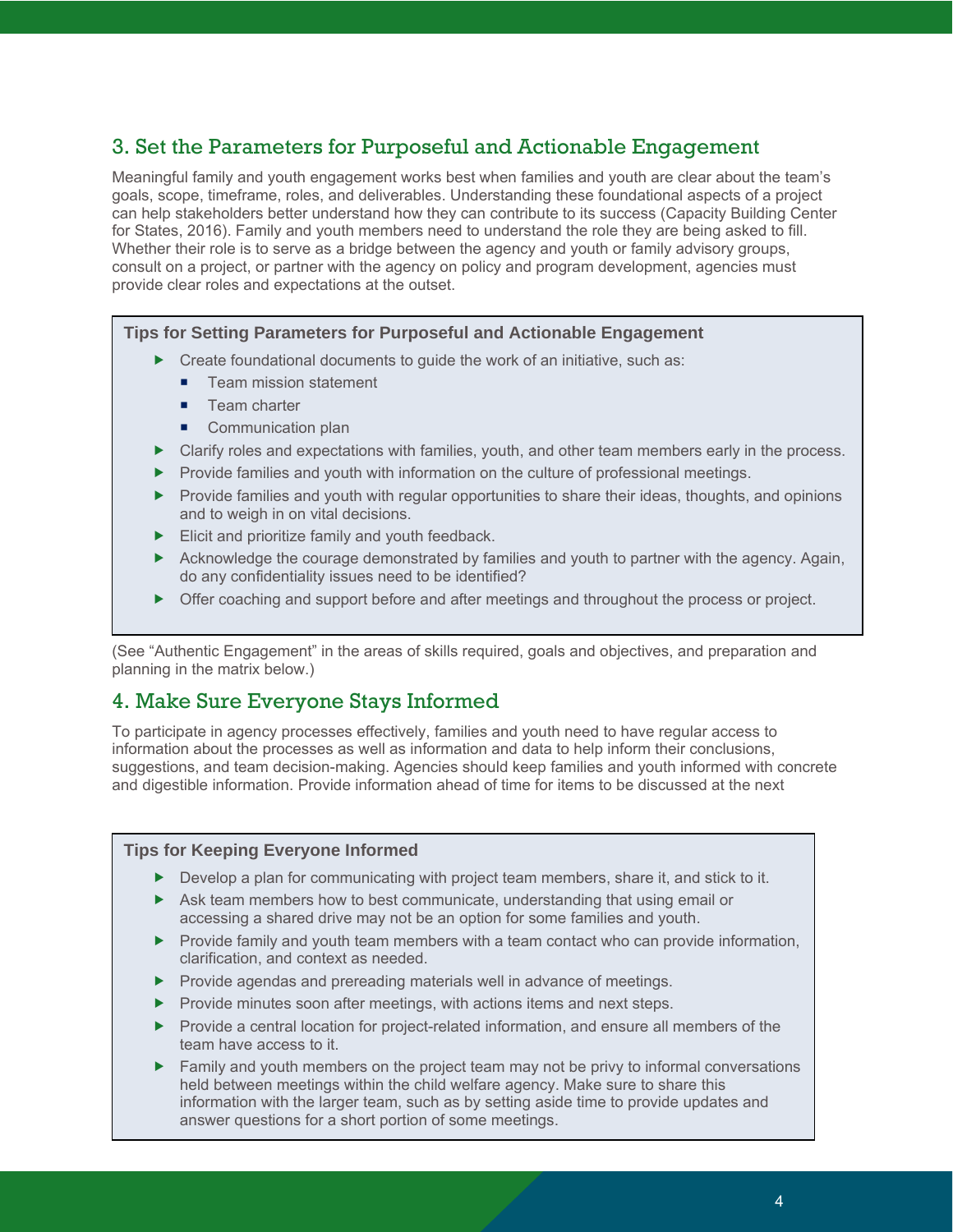meeting. This allows family and youth members the opportunity to review the material and ask clarifying questions prior to the meeting.

The following example demonstrates how a simple, proactive strategy can help family and youth members participate effectively as equal members of a project team.

#### **Example From the Field**

As a state was beginning work on its Program Improvement Plan, it knew it wanted family and youth voice involved from the start. The state's Child and Family Services Review (CFSR) results indicated that it had significant need for improvement in family engagement. The state identified a staff member who had a strong track record of engaging families and youth. This staff person served as the point of contact for the young adult and family member participating on the project. They met prior to the initial meeting to address any questions about the CFSR findings and the scope of the project. The staff member talked about the important role the young adult and family member would have on the team as individuals with lived experience. Throughout the project, this staff person served as a consistent point of contact providing support, information, and opportunities to prepare before meetings and to debrief after meetings. The young adult and family member each described this support as critical to the success of their participation.

(See "Authentic Engagement" in the areas of goals and objective, role, debriefing, and addressing challenges in the matrix below.)

### 5. Provide Support and Feedback Mechanisms

To improve family and youth participation at the agency level, agencies need to reach out to families and youth throughout the year to describe how their input was and will be used. Agencies should regularly inform families and youth of the progress and outcome(s) of any process in which they have participated and next steps. This encourages families and youth to continue to connect with the engagement process, builds trust, and strengthens relationships established during the process. Consistent communication also provides an opportunity for families and youth to provide feedback regarding their participation and suggest areas for improvement. Agency staff should make a sustained effort to continue to actively listen to families and youth and incorporate their perspectives into system improvements. Over time, these strategies will begin to shift the organization toward a culture of family engagement.

**Additional ways to strengthen support and feedback:**

- $\bullet$ Share agency performance results.
- $\bullet$ Share updates on priorities, initiatives, and projects planned or in progress.
- $\bullet$ Invite families and youth to participate in processes and projects.
- $\bullet$ Discuss and align areas of shared priorities.
- $\bullet$ Identify joint projects.
- $\bullet$ Provide data to inform the work of families and youth.

#### **Tips for Providing Support and Feedback**

- ▶ Reach out regularly throughout the year to provide updates on how the project is progressing.
- $\blacktriangleright$  Involve families and youth in the continuous quality improvement process or other evaluation efforts of the project.
- Organize and track family and youth feedback so it can be considered, shared, and updated.
- Maintain a current and accurate list of family and youth members interested in participating at the agency level, including their areas of interest and expertise.
- $\blacktriangleright$  Highlight projects and initiatives in which families and youth participated in annual reports, publications, social media, and communications, and consider providing formal recognition or some other display of gratitude for their participation.
- $\blacktriangleright$ Debrief with families and youth at the end of a project to gather lessons learned and areas in need of improvement.

(See "Authentic Engagement" in the areas of debriefing and addressing challenges in the matrix below.)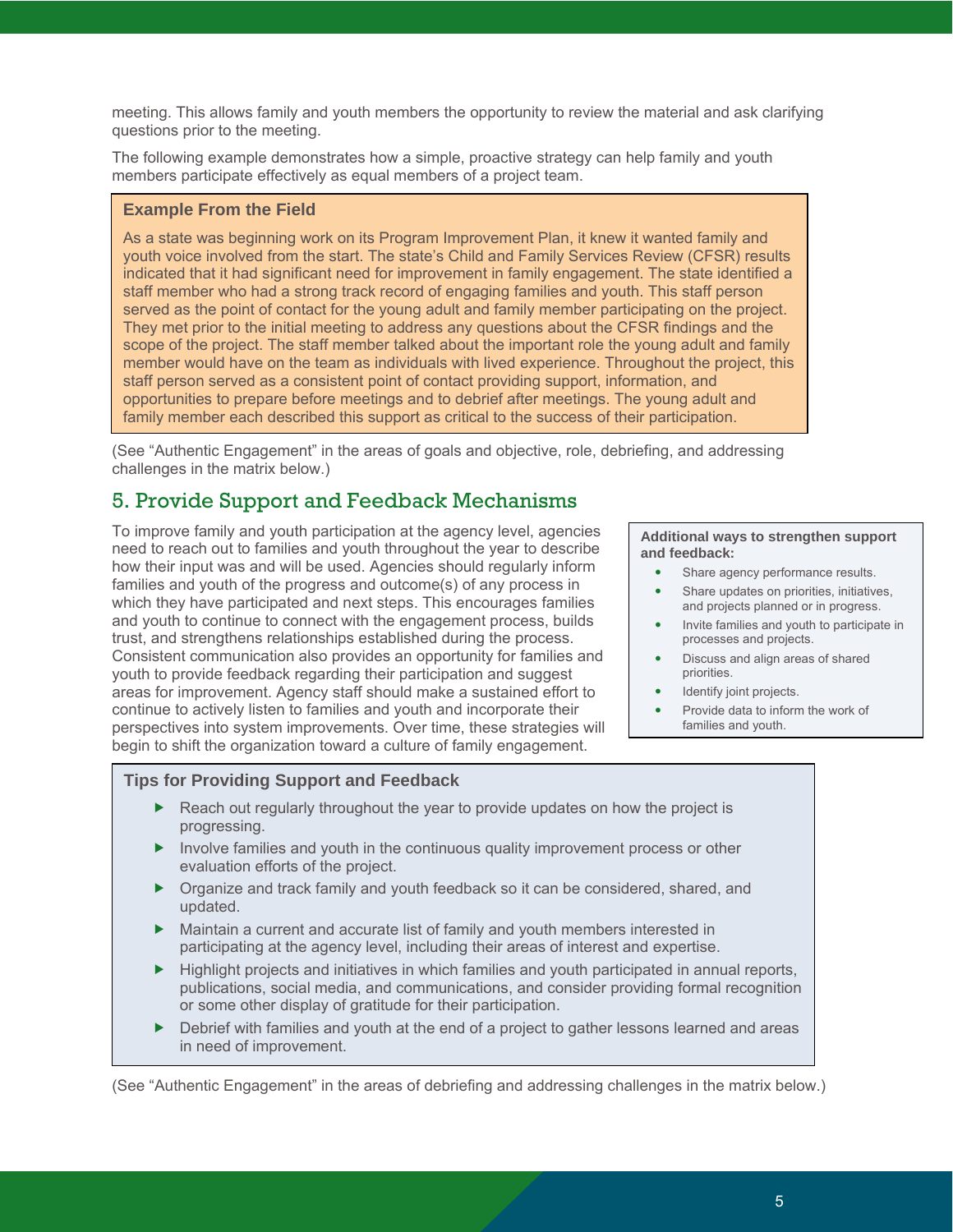## Achieving Authentic Engagement

Authentic engagement is the active, ongoing collaboration of youth, families, and other stakeholders with the child welfare system in a way that recognizes them as equal partners in achieving practice and system change. While this tip sheet has focused mainly on engaging families and youth in project work, the same strategies apply when engaging families and youth in ongoing process work such as participating on governing bodies, advisory boards, policy workgroups, and training development. The matrix tool below, "Achieving Authentic Engagement," identifies four primary ways to engage youth, young adults, and families authentically. The previously discussed strategies, tips, and examples directly tie into the matrix. The matrix focuses on the impact of engagement and presents a continuum, from ineffective or low impact engagement, which will not achieve authentic engagement, to ideal engagement, which will support achievement of the desired impact. The matrix tool can help teams and individuals better understand and select the key elements of engagement that will produce the desired impact. Different approaches to engagement may be appropriate at different times.

When reviewing the matrix, consider the following example. In response to the reasonable and prudent parent standard, agencies engaged youth, birth families, and foster families in discussions on implementing the normalcy standard. Below are the examples of engagement across the continuum:

- **Ineffective or low impact** Families and youth are asked to attend a normalcy meeting. Families and youth have no explicit role or voice in the meeting.
- **Limited engagement** Families and youth are asked to review and provide feedback on a finished draft of the normalcy policy.
- $\blacktriangleright$ **Better engagement** – Families and youth participate in the workgroup to develop the normalcy policy.
- $\blacktriangleright$ **Authentic engagement** – Families and youth participate in the workgroup and provide implementation support.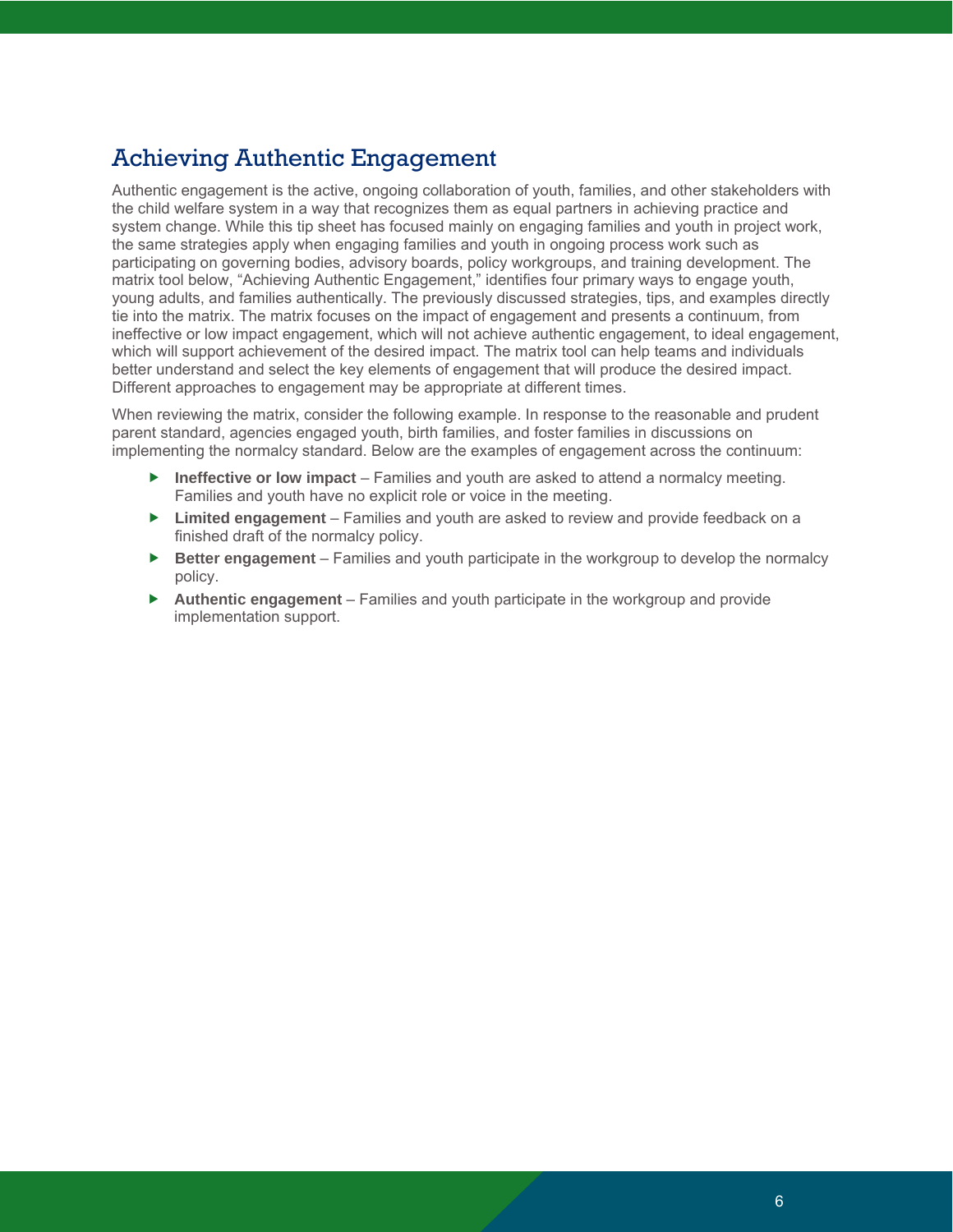# Matrix: Achieving Authentic Engagement

Low Impact **Experiment Controller Controller Controller Controller Controller Controller Controller Controller** 

| <b>Engagement</b><br><b>Activity</b>           | <b>Low Engagement</b>                                                     | <b>Limited Engagement</b>                                                                                                                          | <b>Better Engagement</b>                                                                                                                                | <b>Authentic</b><br><b>Engagement</b>                                                                                                                                            | <b>Tasks of Family and</b><br><b>Youth Engagement</b> |
|------------------------------------------------|---------------------------------------------------------------------------|----------------------------------------------------------------------------------------------------------------------------------------------------|---------------------------------------------------------------------------------------------------------------------------------------------------------|----------------------------------------------------------------------------------------------------------------------------------------------------------------------------------|-------------------------------------------------------|
| <b>Initial ask</b>                             | The "ask" is vague.                                                       | The "ask" relates to a specific<br>project already in progress.                                                                                    | A timely, planned<br>discussion is held to<br>identify upcoming<br>opportunities for family<br>and youth involvement.                                   | Families and youth are<br>included in conversations<br>related to providing input<br>on upcoming projects,<br>workgroups, teams, etc.                                            | <b>Tasks 1, 2</b>                                     |
| <b>Identification</b><br>of skills<br>required | There is no identification<br>of or request for a<br>specific skill set.  | There is a requested skill set,<br>but it is vague (e.g., youth who<br>aged out of foster care, birth<br>parent with substance misuse<br>history). | Identification of a desired<br>skill set: the requester<br>solicits recommendations<br>based on the task at hand<br>and the specific, needed<br>skills. | The requester can make<br>informed and collaborative<br>decisions about family and<br>youth participants based<br>on fit and skill set.                                          | <b>Tasks 1, 3</b>                                     |
| <b>Timing of</b><br>request                    | The request is last minute<br>or seems like an<br>afterthought.           | Though the project has begun,<br>the requester ensures there is<br>time to get up to speed;<br>timeline remains tight.                             | The request is made prior<br>to project launch, with<br>some time built in to<br>prepare for participation.                                             | The request is made<br>prior to project launch,<br>with some time built in<br>to prepare for<br>participation, and there<br>is a clear and concise<br>schedule of<br>engagement. | Tasks 2, 3                                            |
| <b>Goals and</b><br>objectives                 | The goals and objectives<br>of the request are unclear<br>or nonexistent. | There is some clarity of the<br>project's goals and objectives,<br>but the role of the families,<br>youth, and young adult<br>remains unclear.     | There are clearly defined<br>goals and objectives, and<br>the families, youth, and<br>young adult are made<br>aware of them.                            | The families, youth, young<br>adult, and project lead co-<br>create clearly defined<br>goals and objectives.                                                                     | <b>Tasks 3, 4</b>                                     |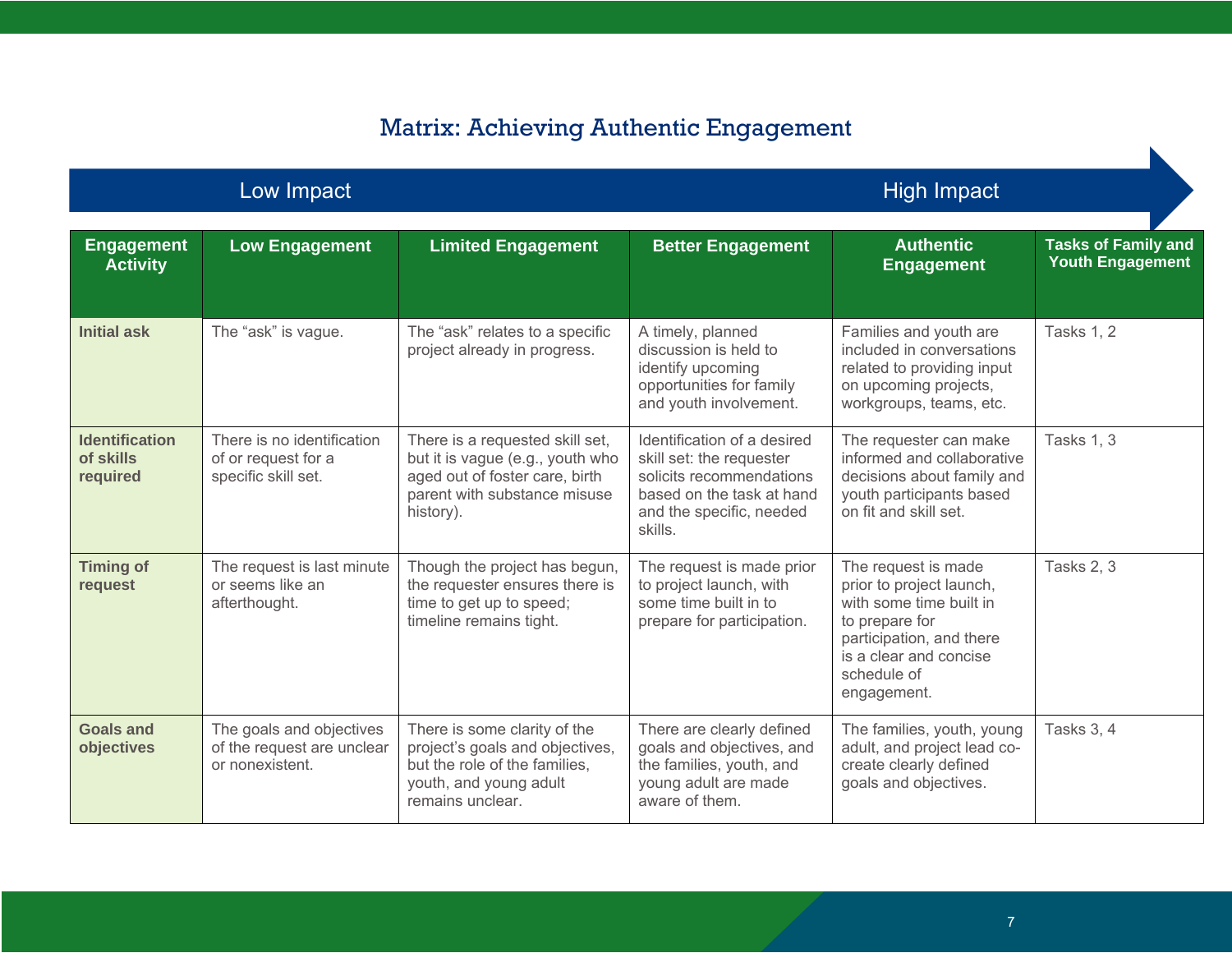| <b>Engagement</b><br><b>Activity</b> | <b>Low Engagement</b>                                                                                                                                                        | <b>Limited Engagement</b>                                                                                                                                                                            | <b>Better Engagement</b>                                                                                                                                  | <b>Authentic engagement</b>                                                                                                                                                                                | <b>Tasks of Family</b><br>and youth<br><b>Engagement</b> |
|--------------------------------------|------------------------------------------------------------------------------------------------------------------------------------------------------------------------------|------------------------------------------------------------------------------------------------------------------------------------------------------------------------------------------------------|-----------------------------------------------------------------------------------------------------------------------------------------------------------|------------------------------------------------------------------------------------------------------------------------------------------------------------------------------------------------------------|----------------------------------------------------------|
| <b>Family or</b><br>youth role       | <b>Engagement of families</b><br>and youth includes no<br>defined role. The<br>families, youth, and<br>young adult are asked to<br>provide input to voice<br>agreement only. | The invitation for families and<br>youth to share their story or sit<br>on a panel is issued but often<br>is limited by parameters that<br>usually support a<br>predetermined message or<br>outcome. | There is a clearly defined<br>and understood role for<br>families and youth;<br>families and youth are<br>viewed as equal members<br>of the project team. | The agency models<br>authentic family and youth<br>engagement in its work.                                                                                                                                 | Tasks 2, 3, 4                                            |
| <b>Preparation</b><br>and planning   | There is limited time for<br>preplanning calls<br>between the project lead<br>and the families, youth,<br>and young adult.                                                   | There is time allotted for at<br>least one preparation and<br>planning call.                                                                                                                         | There is ample time<br>allotted for preparation,<br>preplanning, and status<br>update calls.                                                              | There is ample time<br>allotted for preparation,<br>preplanning, and status<br>update calls, and<br>preparation and<br>preplanning calls are<br>noted in the schedule of<br>engagement.                    | Tasks 2, 3                                               |
| <b>Debriefing</b>                    | There are no<br>opportunities provided to<br>debrief.                                                                                                                        | There are short or limited<br>opportunities for the team to<br>debrief.                                                                                                                              | There are opportunities<br>provided to all team<br>members for a quality,<br>formal debriefing.                                                           | All team members attend<br>a quality, formal<br>debriefing. Families and<br>youth are provided an<br>opportunity for individual<br>debriefing.                                                             | Tasks 2, 4, 5                                            |
| <b>Addressing</b><br>challenges      | Challenges or issues that<br>arise are not shared or<br>resolved, and families<br>and youth are not asked<br>to participate in future<br>projects.                           | The project lead shares<br>challenges or issues that arise<br>with families and youth in<br>vague terms without<br>resolution.                                                                       | Challenges or issues are<br>addressed proactively as<br>they arise.                                                                                       | Regular follow-up with<br>families and youth is done<br>to invite sharing of<br>challenges or issues, and<br>any that emerge are<br>addressed in a caring and<br>supportive way during<br>ongoing contact. | Tasks 2, 3, 4, 5                                         |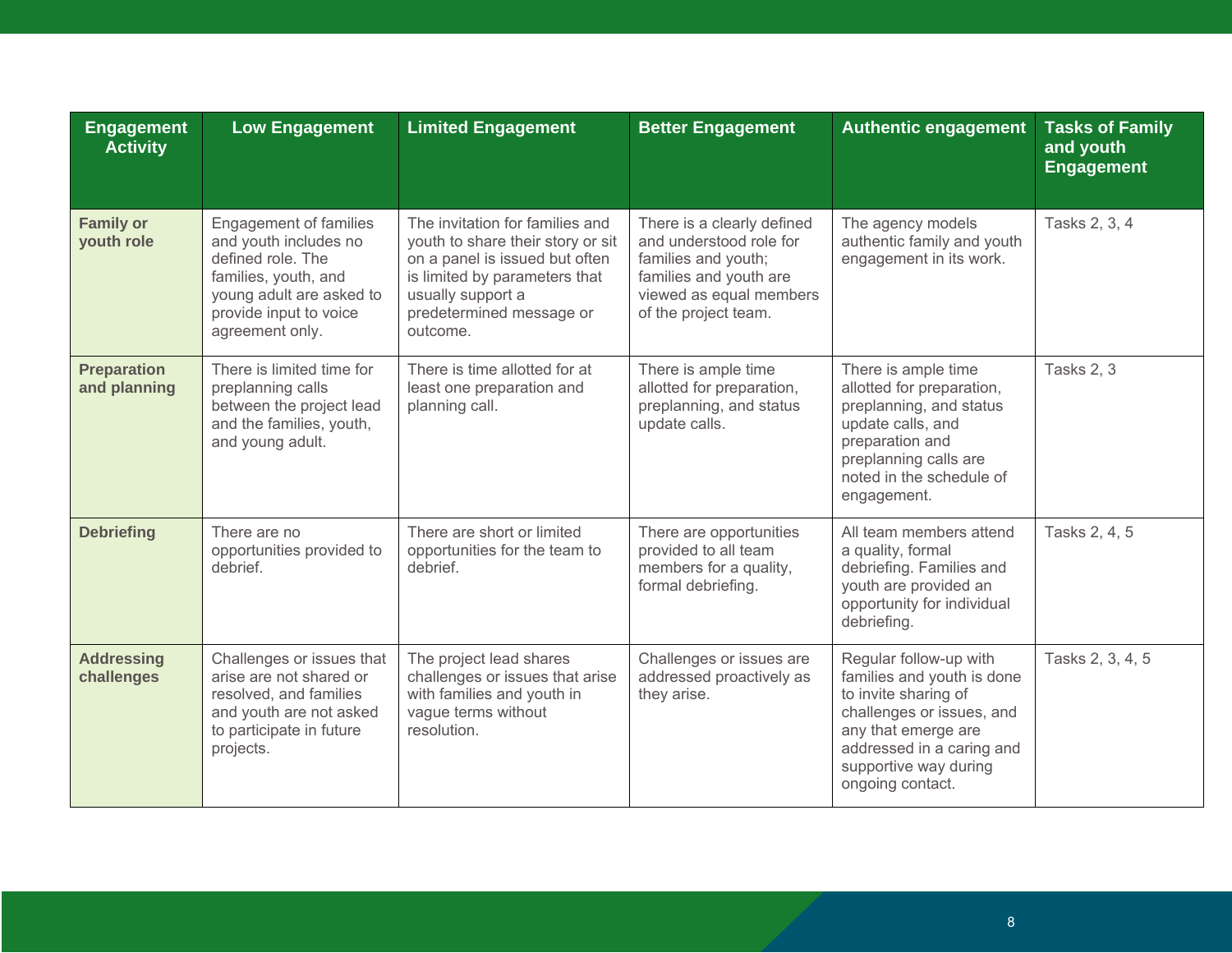| <b>Engagement</b><br><b>Activity</b> | <b>Low Engagement</b>                                                                        | <b>Limited Engagement</b>                                                                                                               | <b>Better Engagement</b>                                                                                  | <b>Authentic engagement</b>                                                                                                                                              | <b>Tasks of Family</b><br>and youth<br><b>Engagement</b> |
|--------------------------------------|----------------------------------------------------------------------------------------------|-----------------------------------------------------------------------------------------------------------------------------------------|-----------------------------------------------------------------------------------------------------------|--------------------------------------------------------------------------------------------------------------------------------------------------------------------------|----------------------------------------------------------|
| <b>Child welfare</b><br>agency       | Families and youth are<br>asked for input only when<br>a process or activity<br>requires it. | The child welfare agency<br>engages families and youth in<br>certain processes; however,<br>they ask the same individuals<br>each time. | The child welfare agency<br>engages diverse families<br>and youth on many<br>committees and<br>processes. | The child welfare agency<br>engages families and<br>youth in system, policy,<br>and practice change and<br>evaluation process as a<br>standard way of doing<br>business. | Not applicable                                           |